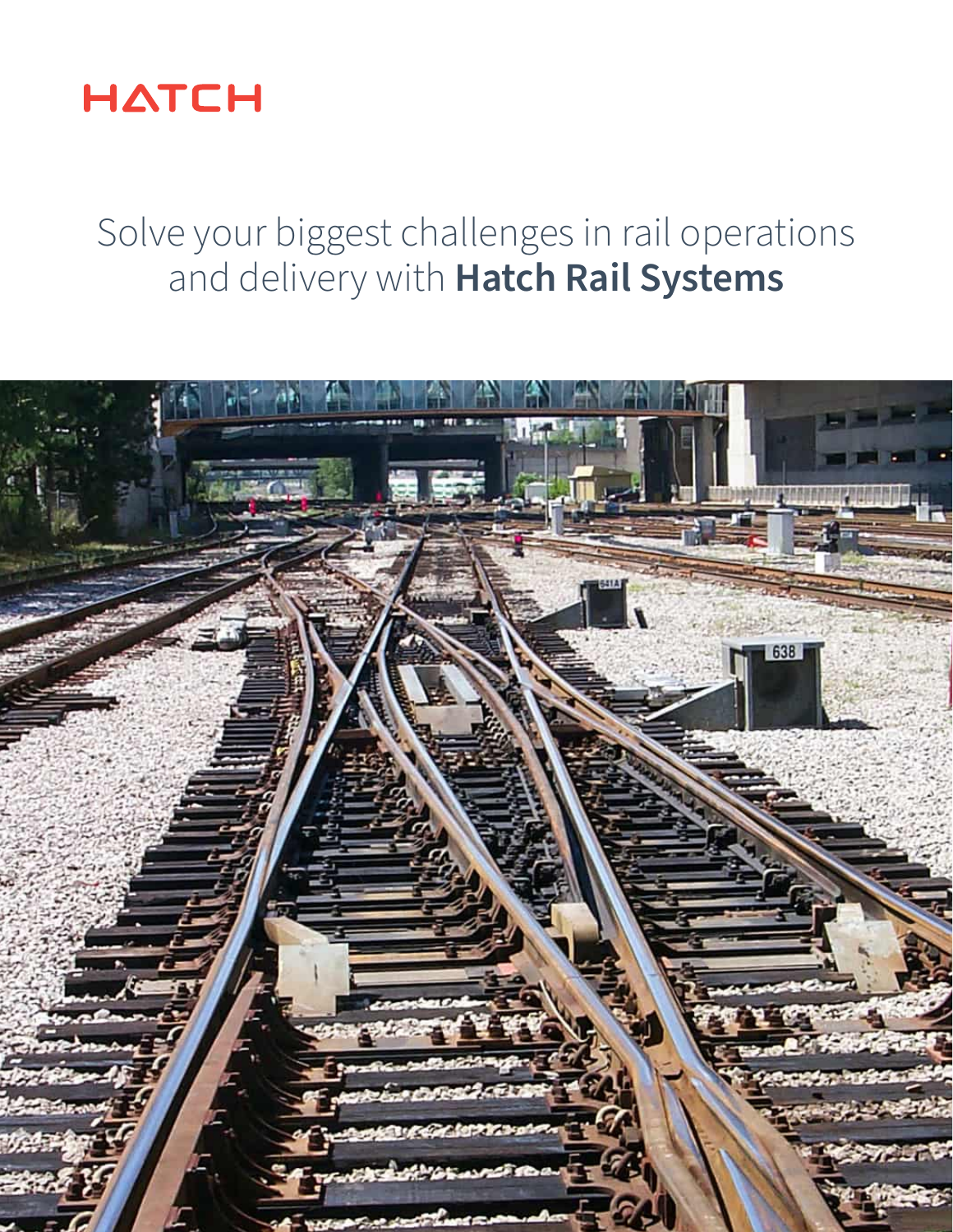## **TODAY'S RAIL TRANSIT CHALLENGE**

Rail Transit faces one of its most daunting challenges since the birth of public transit. At a time when urban centers have finally re-discovered the benefits of mass transit and new funding is slated to launch the industry into a new renaissance, the industry faces three major challenges.

- 1. Skilled resource shortages, especially in rail specific disciplines like rail systems
- 2. Increased use of technology in railways, which has made many traditional delivery methods obsolete
- 3. Increased expectations of our stakeholders and the public with respect to performance and integration

From 2015 to 2025, more than 57% of the industry's rail talent will have reached retirement age and left the industry. Unlike other industries however, rail has few training programs and even fewer university degrees to train the new generation. This huge deficit will challenge even the most thoughtful capital program with delays and cost overruns.

Probably the biggest change in modern society has been the change in technology since the 1970's. From computers to networks to software-based control systems, these same technologies have found their way into the railway systems for various reasons. What hasn't changed in most cases has been the methods many of us use for certifying the safety of the railway. As microprocessors and software based control systems don't fail in the same fashion, it is no wonder that it has been so challenging of late to deliver a rail system on time and budget – as evidenced by the very public multi-year delay of the Cross Rail Program in the UK and others.

Lastly, lots has changed since the '70's in terms of public expectations. The public's sense of instant gratification that has been developed by the likes of Uber and Amazon as become the new normal. This means a significantly greater level of performance expectations (both in terms of journey time and on-time) and integration expectations with not just the urban landscape but also with their technology to make their life easier. This additional level of precision and complexity make the job of public transit particularly challenging. Particularly when the price of not delivering such benefits may put hard fought tax revenues at risk from an activist board member who likes Uber.

At Hatch, our people are passionate about partnering with clients to solve . We believe in long-term relationships with our partners, and are committed to our clients' lasting success. We are *"entrepreneurs with a technical soul"*.



### **HATCH**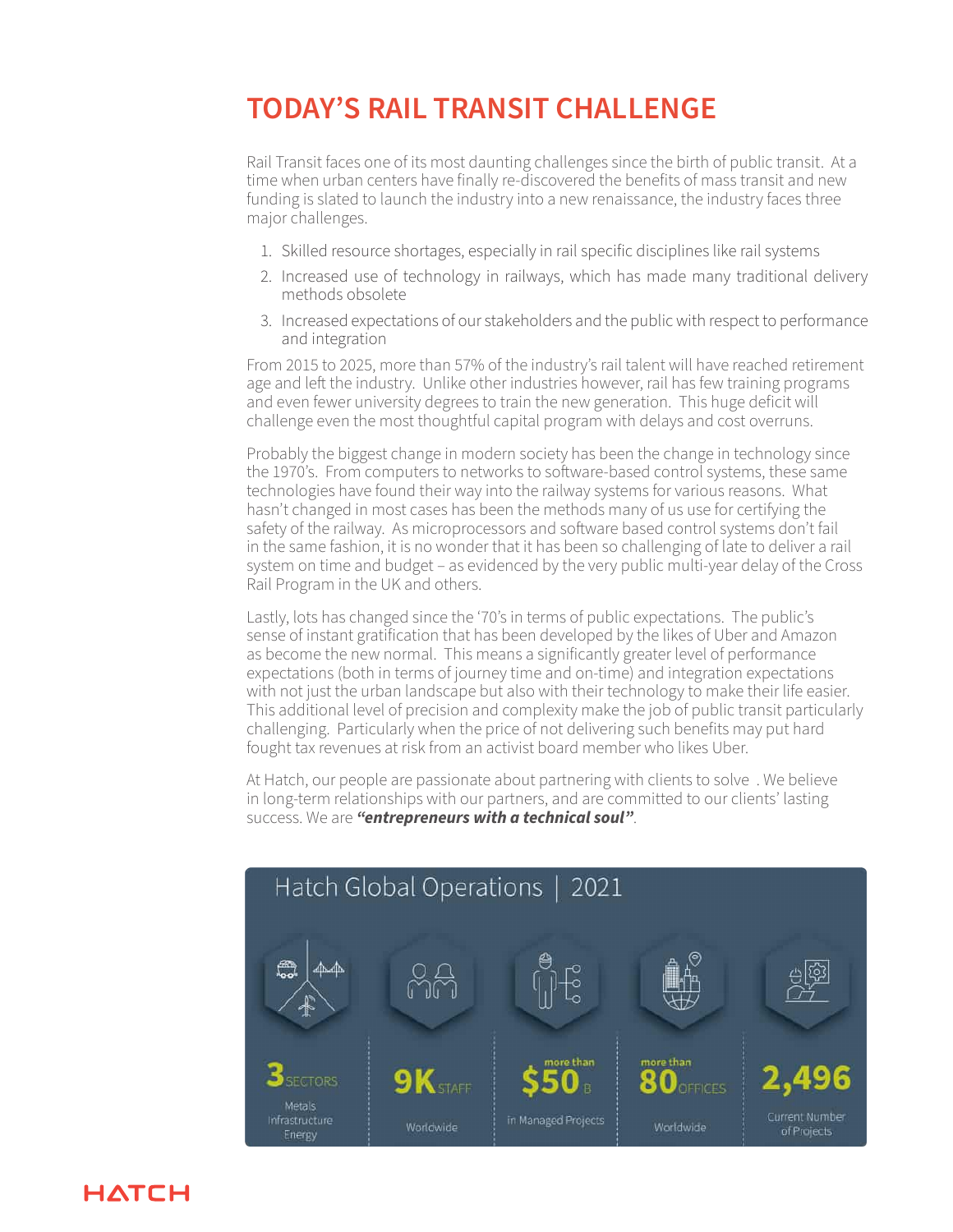

## **QUALIFICATIONS AND EXPERIENCE**

Hatch's team of professionals provides cost-effective and innovative engineering solutions for Passenger and Freight Rail clients throughout North America and around the world with unprecedented success. We have earned an outstanding reputation for meeting, and often exceeding, client expectations. Trusted to deliver more than \$50B in capital programs annually for clients, our portfolio speaks for itself Our success has hinged on two key differentiators – our people and our technology.

**Thanks a lot Dale for your team's great help in completing this emergency work and restoring revenue service operation. Much Appreciated.**  $\frac{1}{2}$ "

 - Ravinder Minhas, P.Eng., *PMP - Senior Systems Engineer, The City of Calgary 9 Street and 5 Ave SW Crossing Emergency Signal Work*

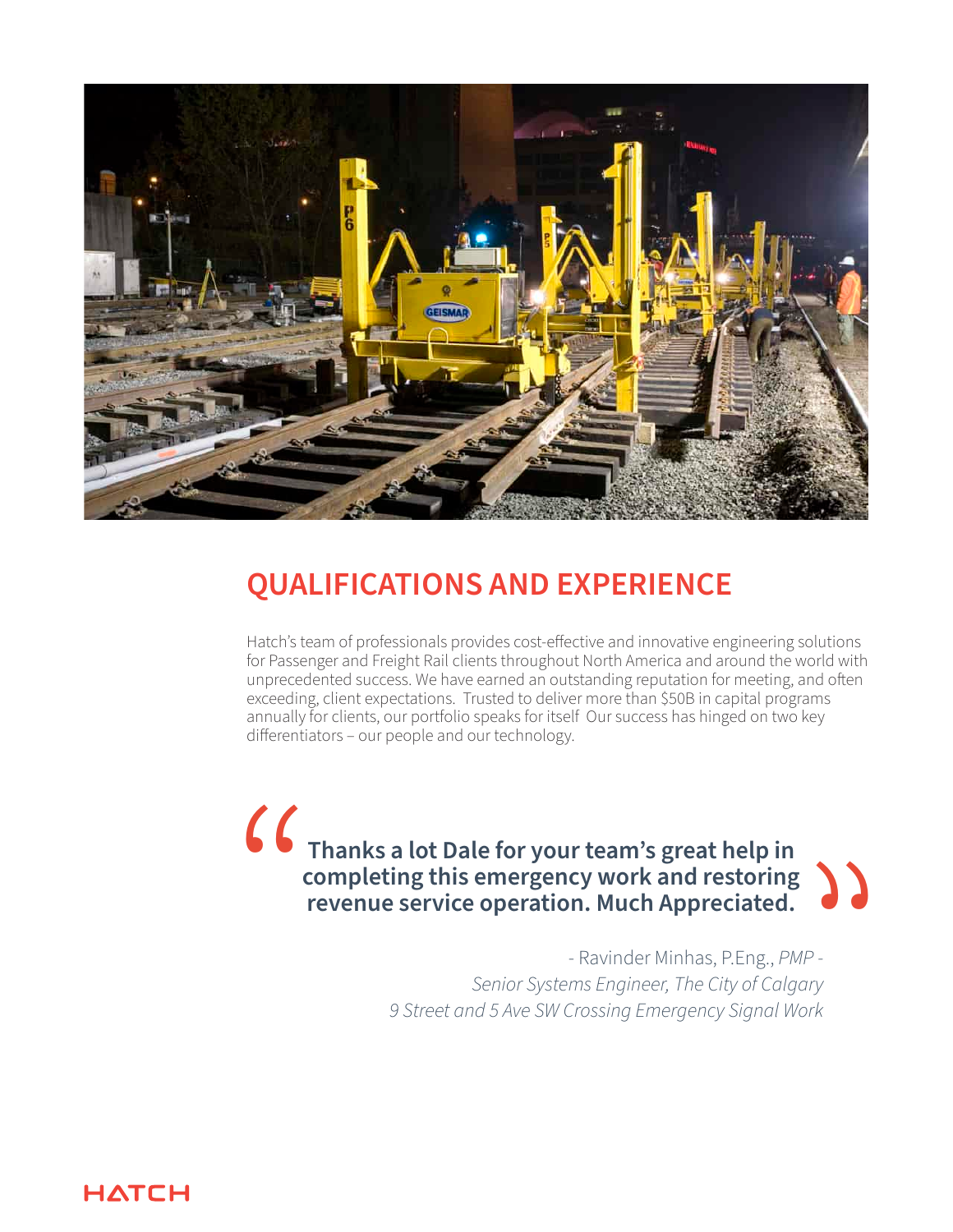## **OUR PEOPLE**

At more than 300 staff, Hatch has one of the largest and most technically competent Systems Engineering teams in North America. Unlike professional consultants, most of our staff have come to us from leadership positions at Railroads, Transit Agencies, Equipment Suppliers, and Contractors bringing a depth of knowledge and practical approach uncommon in the industry. As leaders in the industry, our senior staff lead many of the key industry committees and standards efforts by leading bodies such as APTA, AREMA, IRSE, IEEE, and INCOSE. To their credit, our experts have played leading roles in:

- The development of CBTC product lines and their application to new and existing railways
- Development of Conventional Signalling products, including ATP systems and Computer Based Interlockings, and their application to new and existing railways
- The design and development of the most complex resignalling schemes globally
- The compilation of comprehensive Safety Cases for Approval Authority Certification for a wide range of scope – from complex large scale Design-Build railway projects to vital signalling products, including Driverless CBTC and Conventional Signalling
- The Independent Safety Assessment of CBTC and Conventional Signalling products on behalf of Approval Authorities
- First 'Rule of Particular Applicability' for a US High Speed Rail System
- Development of the first Off-Wire Streetcar System in the US
- First thyristor-controlled traction power substation
- First 750 Vdc and 1500 Vdc LRT systems in the US
- First IP Based Emergency Telephone



### **HATCH**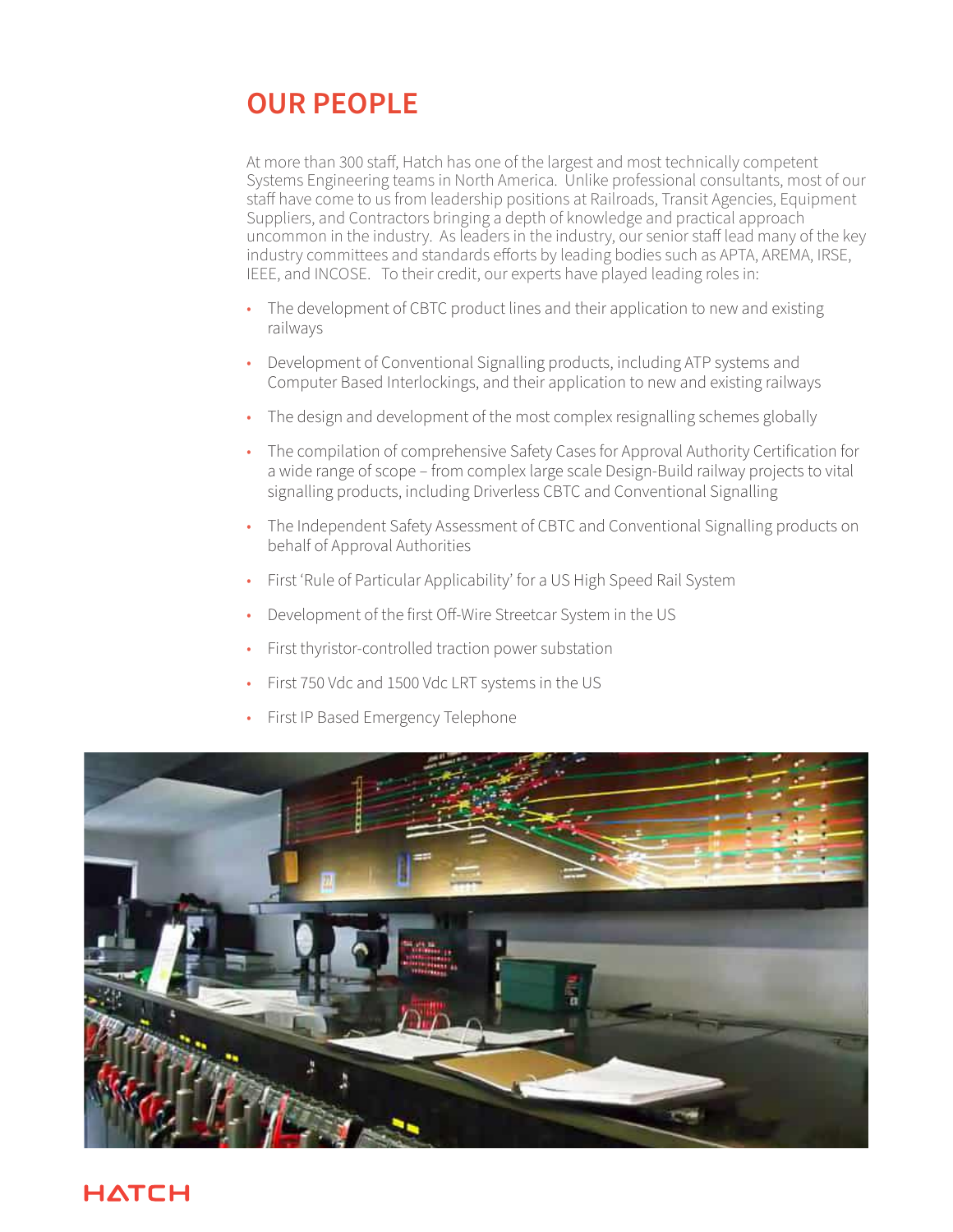## **SERVICE OFFERINGS**

Hatch's highly qualified professionals provide a full range of and management services to the rail and transit industry in all rail systems engineering disciplines including:

- Conventional Signal Systems, Train Control Systems, and Cab Signal Systems implementing ATP, ATC, ATO schemes
- Advanced Signal Systems in vital or non-vital overlay configurations including CBTC, PTC, and GoA4 Driverless Systems
- Grade Crossing Systems both active and passive vehicle and passenger crossings including predictive systems and quiet zones
- Computer Based Interlockings, including the programing and validation of application logic for both vital and non-vital systems
- Traction Power for both AC and DC Systems, protection systems, post installation analysis and condition assessments
- Traction Power Distribution Systems
	- › Overhead Contact System (OCS) including Simple Catenary, Single Wire, Conductor Rail/Rigid Bar, Auto-Tension, Fixed Terminated for Commuter rail, Light Rail and Modern/Vintage Streetcar.
	- › Fixed Rail Systems including both 3rd rail and 4th rail systems
- Communications Systems including fiber optics, IP networks, telephony systems, and PA/VMS
- Train to Wayside wireless communications including PTC220 and high-speed wireless
- Wireless/Radio Systems including P25, LMR, Microwave, backhaul, Wi-Fi, private LTE and CBRS, tunnel and building radio systems and both spectrum and FCC regulatory compliance
	- › Services additionally include coverage analysis, intermod studies, frequency planning, tower design, and licensing
- Control Office Systems including train dispatch, communications, security, and emergency operations systems as well as associated support infrastructure (HVAC, UPS/ standby power, diversity)
	- › Services additionally include operations plans, human factor studies, and training plans
- SCADA Systems including remote monitoring, remote operations, and automation
- Security planning and management, including cyber security, CPTED, and overall System Security Programs; and implementation, including CCTV, access control, and intrusion detection systems
- Systemwide Electrical distribution traditional high, medium, low voltage, and grounding systems, as well as green energy systems such as solar, wind, and microgrids.

### **HATCH**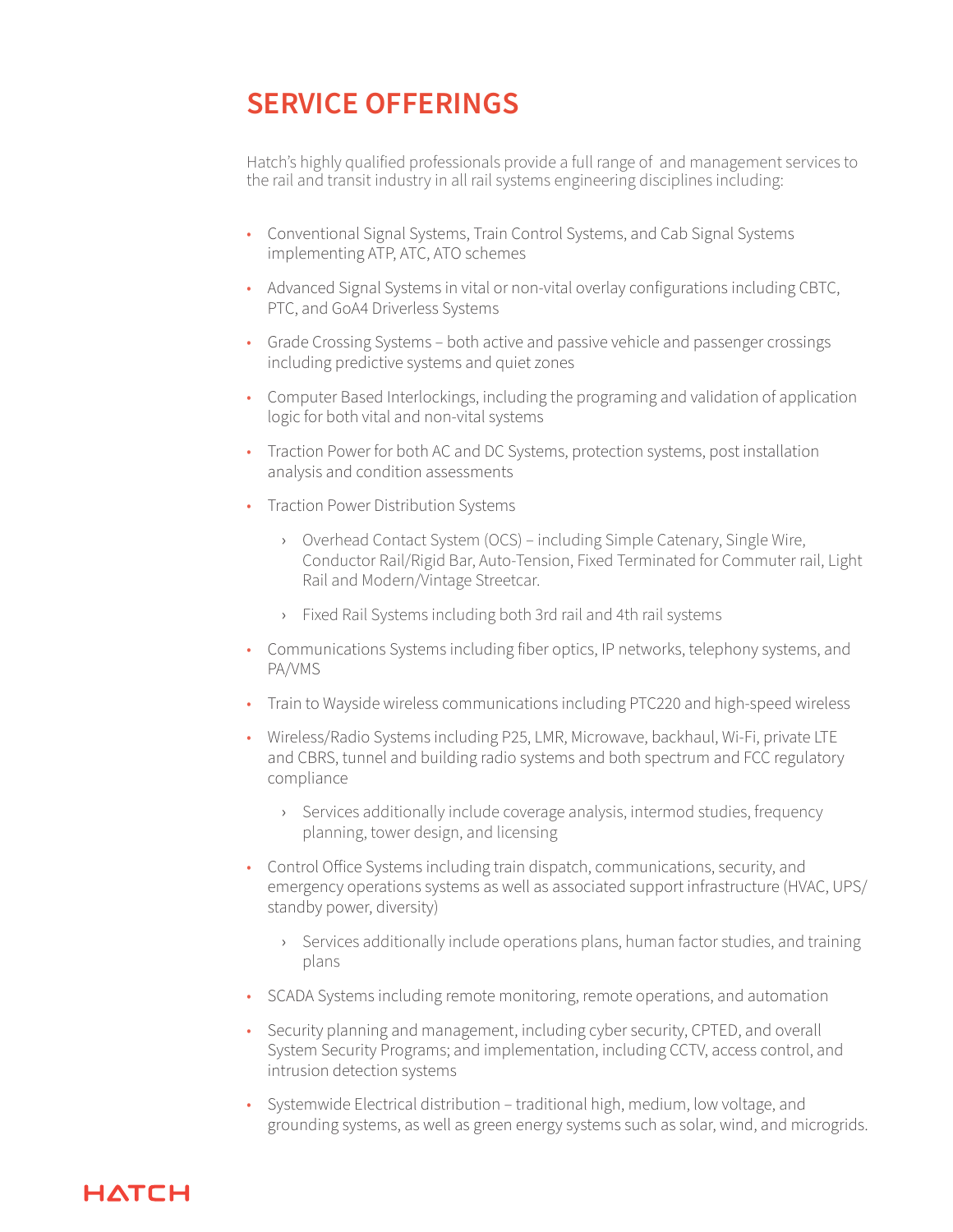- Systems Lifecycle Engineering including implementation of ISO 15288 (systems engineering) - requirements management, configuration management, and verification and validation
- Systems Assurance including Independent Safety Assessment, development of Procurement Specifications for RAM/Safety and complete execution of Safety and RAM Programs to achieve Certification, applying techniques such as Reliability Block Diagrams, FMECA and Fault Tree Analysis, and hazard management in accordance with various industry standards including CENELEC, IEEE, MIL-STD, FTA, and the FRA, including the Rule of Particular Applicability
- Construction Services for systems implementation, including construction supervision, deficiency management and resolution
- Testing & Commissioning of all rail systems including full integration testing and commissioning into service
- O&M/Asset Management including both training and engineering support for systems through traditional methods and ISO-55001 Condition Based Maintenance
- Systems Integration including systems-systems, civil-systems, systems-operations interfaces, Interface Coordination Data, and BIM integrated installation, operations and maintenance (4D, 6D, and 7D BIM analysis).
- Program/Design Management including development and execution of program management plans, schedules, budgets, and engineering management plans for whole lifecycle project execution
- CADD/BIM including all 7 BIM dimensions and conversions from 2D to xD

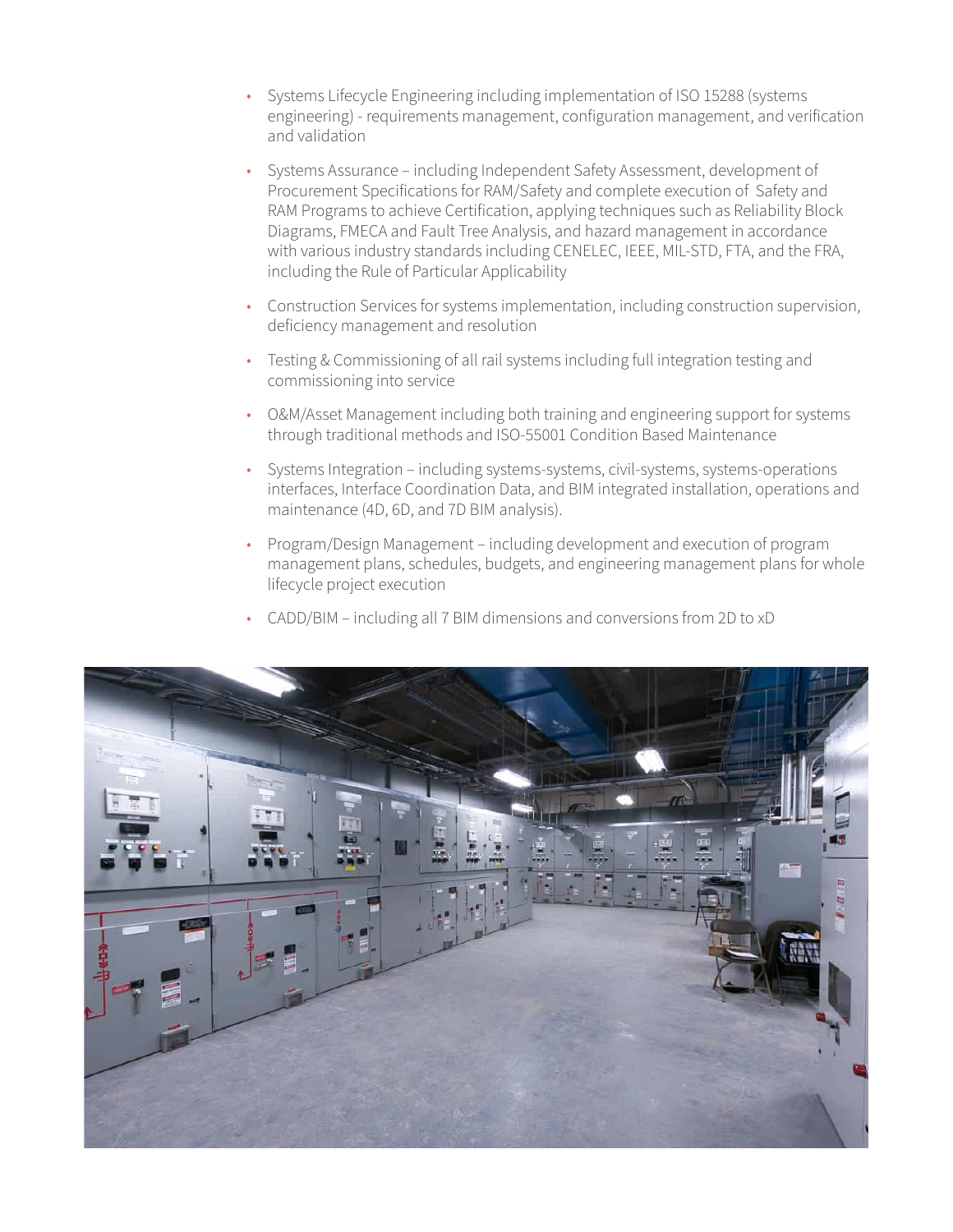## **OUR TECHNOLOGY:**

### **Train Ops®**

**HATCH** 

Used by nearly 100 rail systems throughout North America, TrainOps® is Hatch-LTK's proprietary operations and electrical network simulation software for all types of rail systems. Its capabilities support the unique operational challenges of streetcar, light rail, heavy rail, commuter, intercity, freight and high-speed rail networks. It supports a wide range of analyses, ranging from conceptual planning exercises to detailed engineering design work. Developed and continually enhanced by a team of in-house software engineers, TrainOps is targeted for operation on high-performance 64-bit Windows computers. The capabilities of the software reflect the industry-leading expertise of the more than 300 Hatch LTK rail professionals specializing in vehicles, traction power, train control, infrastructure and operations.

### **Digital Project Delivery™ (DPD™)**

DPD™ is a flexible Digital Twin modeling system capable of full lifecycle design, analysis and visualization of capital projects. The DPD™ system comes with full integration with project controls, document control, asset management tools, and other analysis tools as needed by the specific project. Utilizing a true vendor agnostic, Common Data Lifecycle Platform (CDLP); DPD™ is able to mix and match nearly every data set used across the lifecycle of the railway. The result is a system that plans, integrates and delivers benefits to clients: Properties<br>
and visua<br>
project cc<br>
needed b

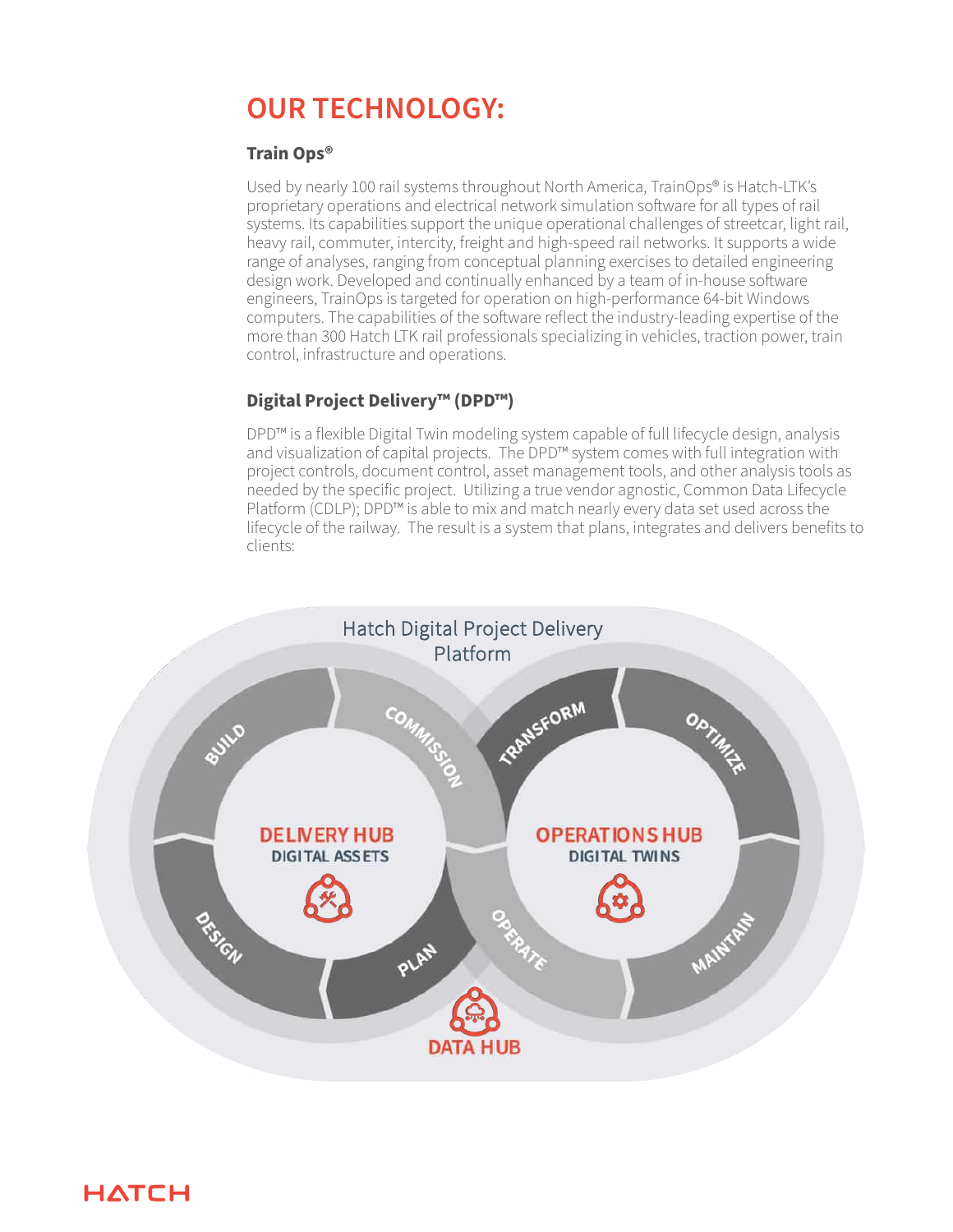# Digital Delivery - quantifying value



Design specifically for large asset intensive capital project. DPD™ has been design to support industry best practices such as ISO -19650, 15288, and 55001 with user defined, automated workflows to provide delivery assurance that what you defined at the beginning of the job is what you are getting at the end of the job.

### Digital Delivery Assurance

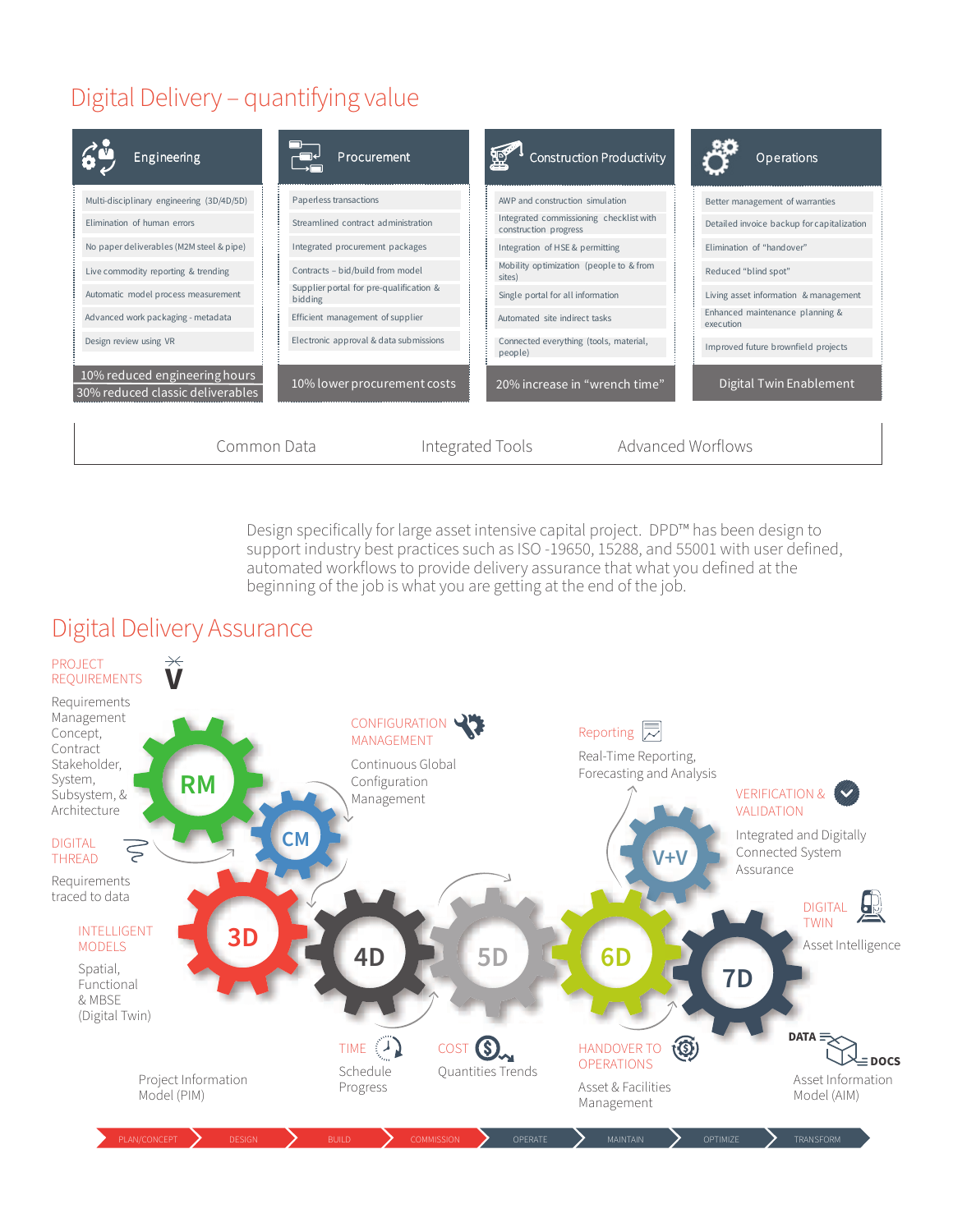

Finally, one of the biggest challenges for operators is the hand over from construction to operations. Frequently data/as-builts are lost, training is insufficient and the contractor is long gone to support what they've done. With Hatch DPD™, all of this information is collect along the way as part of the design, construction and commissioning process. Hand over becomes simply a training exercise – no longer a protracted battle. Moreover, processes to monitor and collect condition assessments, provide analysis and governance of assets happens prior to hand over – leaving no gaps and no worries.

### Asset Management Digital Framework

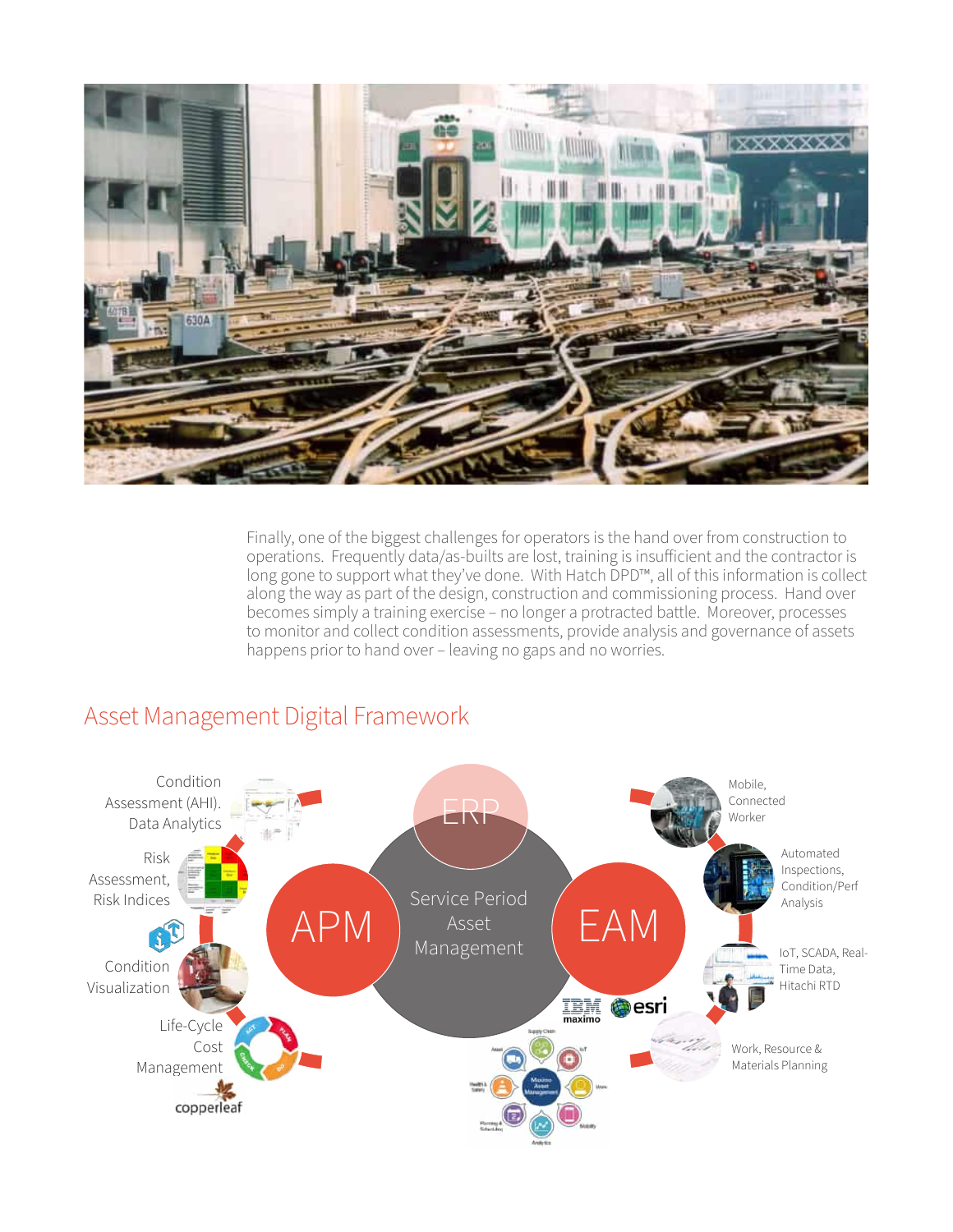In addition to these technologies, Hatch has a significant number of additional tools used to help clients including:

- Augmented reality/virtual reality
- Data visualization applications
- Systems, control and automation
- Hatch rail optimizer
- Drones
- Laser scanning
- World's largest 3D printer and scanner
- Predictive maintenance
- Web and mobile app development

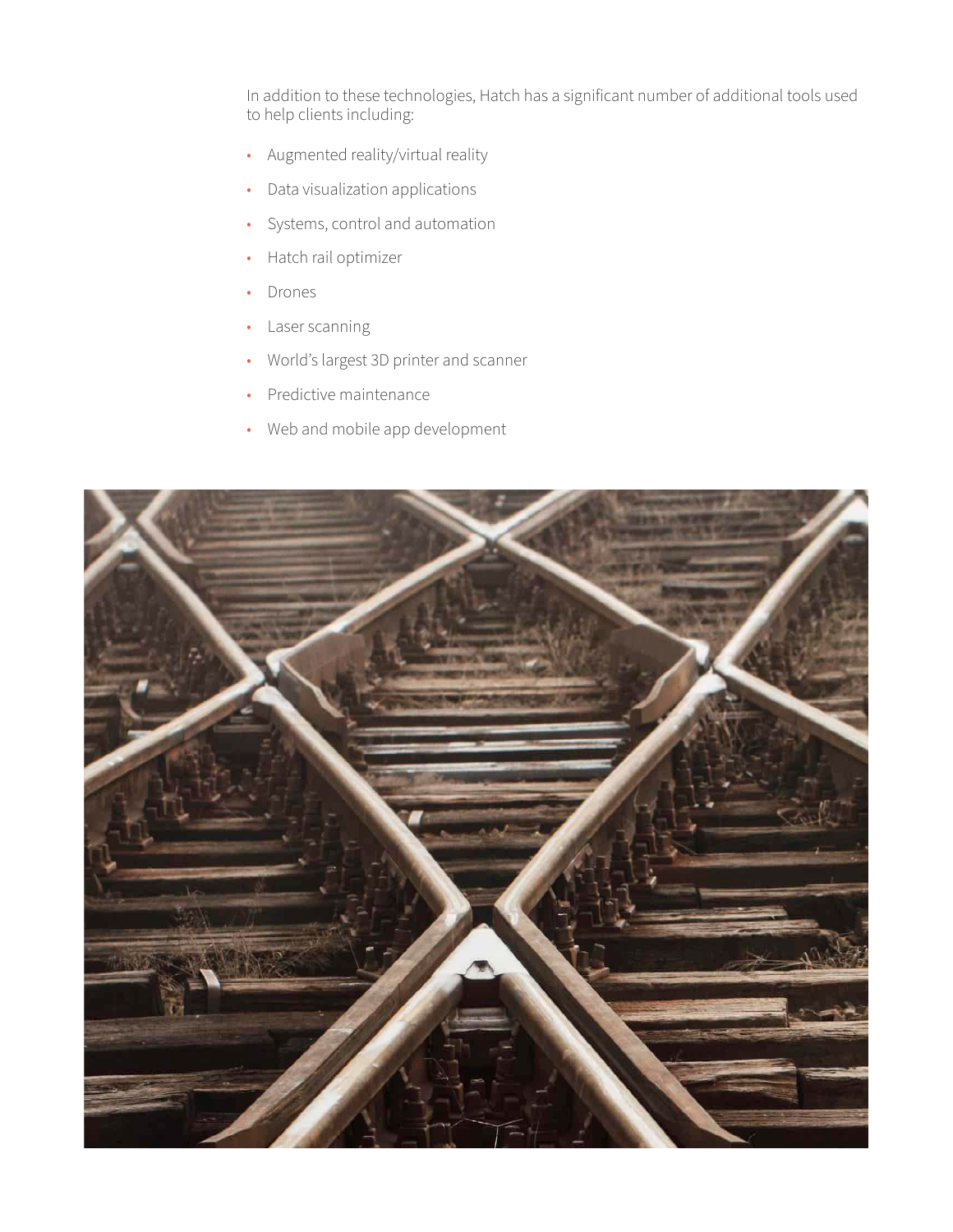## **KEY PROJECTS**

### CROSS RIVER RAIL (2019- ONGOING)

Cross River Rail is a new 10 km rail line in Brisbane which includes 6 km of twin tunnels under the Brisbane River. Hatch is the primary design consultant to the design and construct sub-contractor. Hatch DPD systems providing integration between project systems and authoring tools, allowing automated workflows and standardized processes. Project delivery (to ISO19650) uses a Common Data Environment (CDE) to manage the exchange of files and supports design coordination through federated design models. The CDE includes the WIP, shared (collaboration), and preserves the published versions (IFC, etc) allowing checking/review in line with ISO 19650. 3D design models delivered in IFC format to LOD 300/350 with associated metadata supporting client BIM use cases through design, construction planning, and into operation. The CDE ingests content from multiple models produced in different file types.

### TORONTO – YORK SPADINA SUBWAY EXTENSION PROGRAM MANAGEMENT ( 2008- 2017)

The Toronto-York Spadina Subway Extension (TYSSE) was the largest capital program ever undertaken by the Toronto Transit Commission (TTC). Sponsored by three levels of government (federal, provincial, and municipal – City of Toronto/York Region), the TYSSE project is the first line in the TTC subway network to go beyond the City of Toronto borders to neighboring municipalities. Hatch prepared the preliminary design and contract specifications for all the rail system elements, e.g. track, train control, traction power supply and distribution, communications, integrated controls (SCADA) and fire ventilation and supported the tender process for each contract package. The Team managed the resulting Contract packages as the Owners Representative through detail design, manufacturing, installation, testing, and commissioning. Hatch also performed the following: Safety System Assurance, rail activation, system integration, and safety certification.

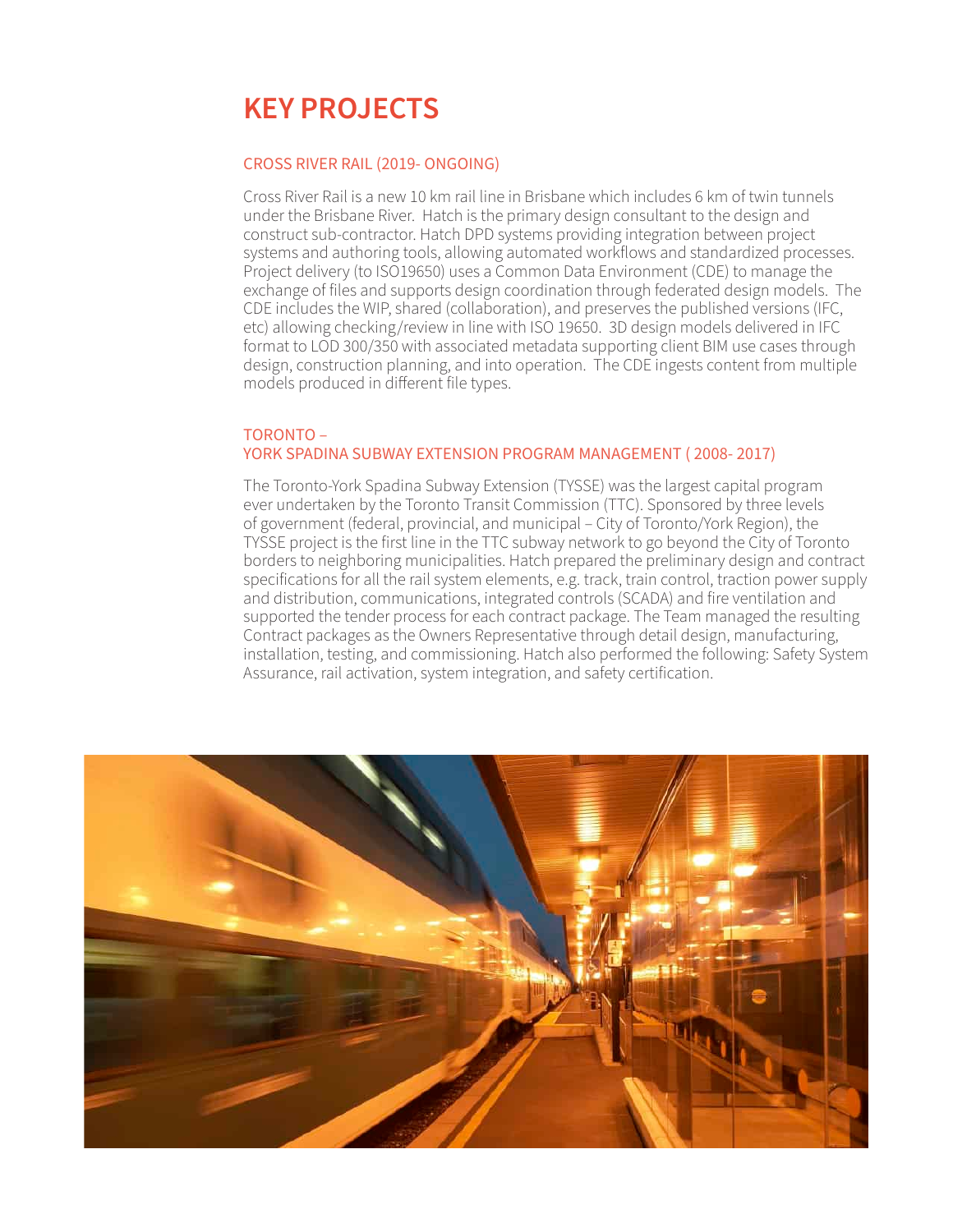

### WMATA'S AUTOMATIC TRAIN CONTROL SYSTEMS CONFIGURATION MANAGEMENT PLAN (2013 – 2014)

In July 2013, Hatch was tasked with developing a Systems Configuration Management Plan (SCMP) for WMATA's Automatic Train Control System (ATCS). The Hatch scope of work included: - Development of a software CM audit verification process to audit and capture the software program configuration data for every processor based system installed on each of the four Divisions of the WMATA ATCS network.

#### CALGARY TRANSIT OPERATIONS CONTROL CENTER AND WESTBROOK CENTRE TENANT IMPROVEMENTS - RADIO TRANSIT OPERATIONS CONTROL CENTER (2014-2018)

As the City of Calgary's transit network continues to expand, so does the need for a robust operations control centre (OCC) and data centre capable of handling growing requirements for the LRT, bus, safety, and security systems. While the current OCC has been upgraded numerous times to meet these requirements, Calgary Transit has planned to transition to a new OCC to in line with the City's RouteAhead study. Part of the Calgary West LRT Project was a four-storey, 63,000-sq.ft. building called Westbrook Centre, which was intended to be the future location of the new OCC. Hatch was selected to lead the detailed design of the new OCC, responsible for managing all aspects of the tenant fit-out and systems design, procurement, and integration, as well as the phased transition of operations to the Westbrook Centre.

### MLX TECHNICAL CONSULTANT, SIGNALING AND TRAIN CONTROL IMPROVEMENT PROGRAM (2014-2024)

The Union Station Rail Corridor (USRC) is the railway infrastructure leading to Toronto Union Station. This heavy rail system services approximately 270 train movements daily through its four interlockings and it is critical to GO Transit and VIA rail operations. This project is to provide Technical Consultant services to support the Metrolinx Program Management team in the management, administration, oversight, and implementation of the whole Program. The current wayside signal technology is obsolete and cannot support the projected doubling of traffic. The entire signaling, electrical and communications system will be replaced with modern, state of the art systems while maintaining day-to-day operations.